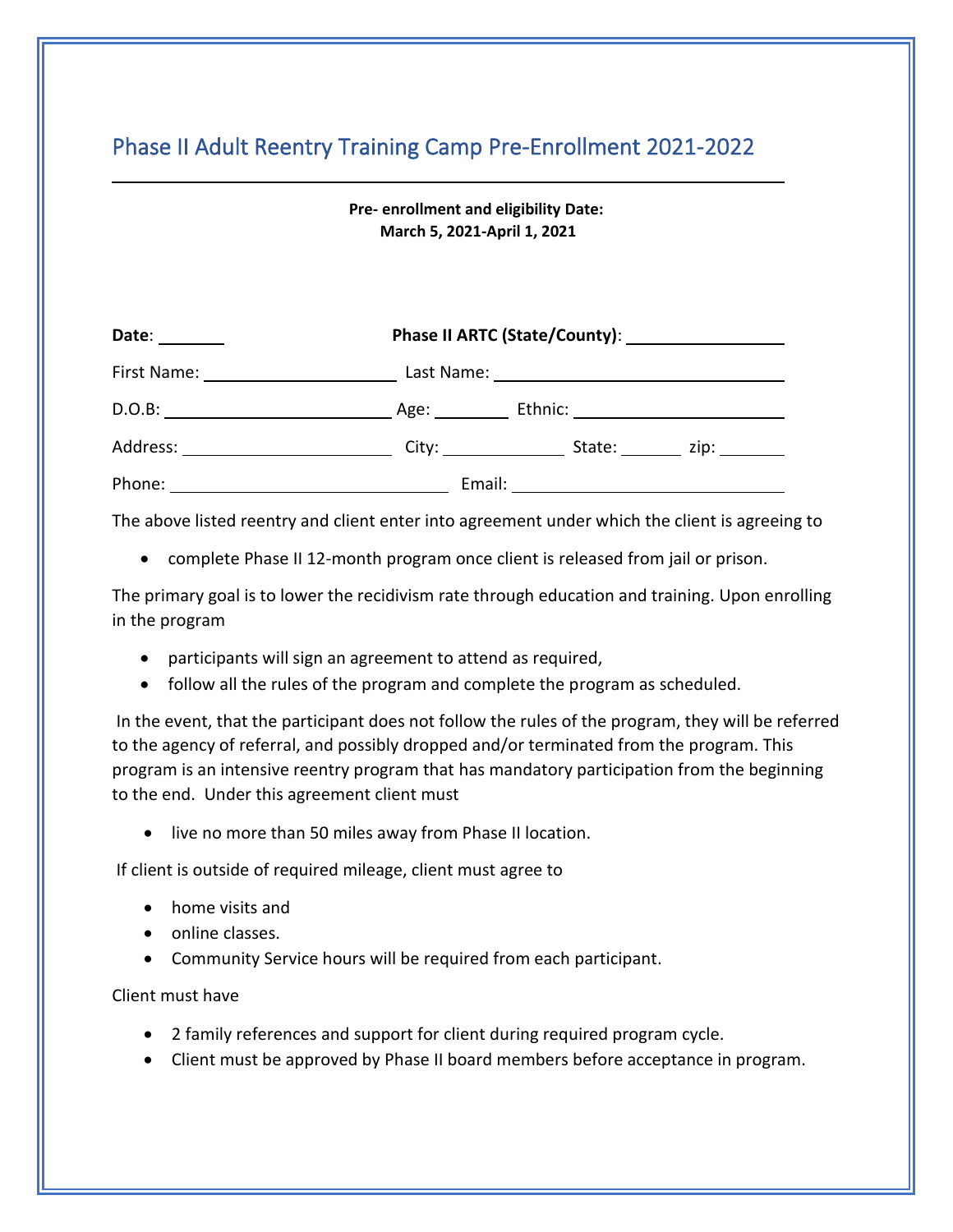## Phase II Adult Reentry Training Camp Pre-Enrollment 2021-2022

### **Pre- enrollment and eligibility Date: March 5, 2021-April 1, 2021**

Phase II Adult Reentry Training Camp Provides a full Suite of Services and mandatory programming including:

- Free G.E.D Training
- Job Readiness
- Financial Literacy and Credit Building
- Banking
- Anger Management
- Business Entrepreneurship
- Community Service
- Job Placement
- Free Grooming and self-care
- Program Ball for all Participants
- Graduation Ceremony after Completion
- Housing Assistance when available
- Trade Training opportunities when available
- Alcohol and Drug prevention
- Individual and family counseling referral (required)
- Assist with basic needs throughout program
- Weekly group meetings and discussions

#### **General Questions**:

How did you hear about us?

What are some challenges that you feel you will face once released from prison? \_\_\_\_\_\_

Why do you think you should be accepted in this program? \_\_\_\_

What are some goals that you want to achieve once released from prison?